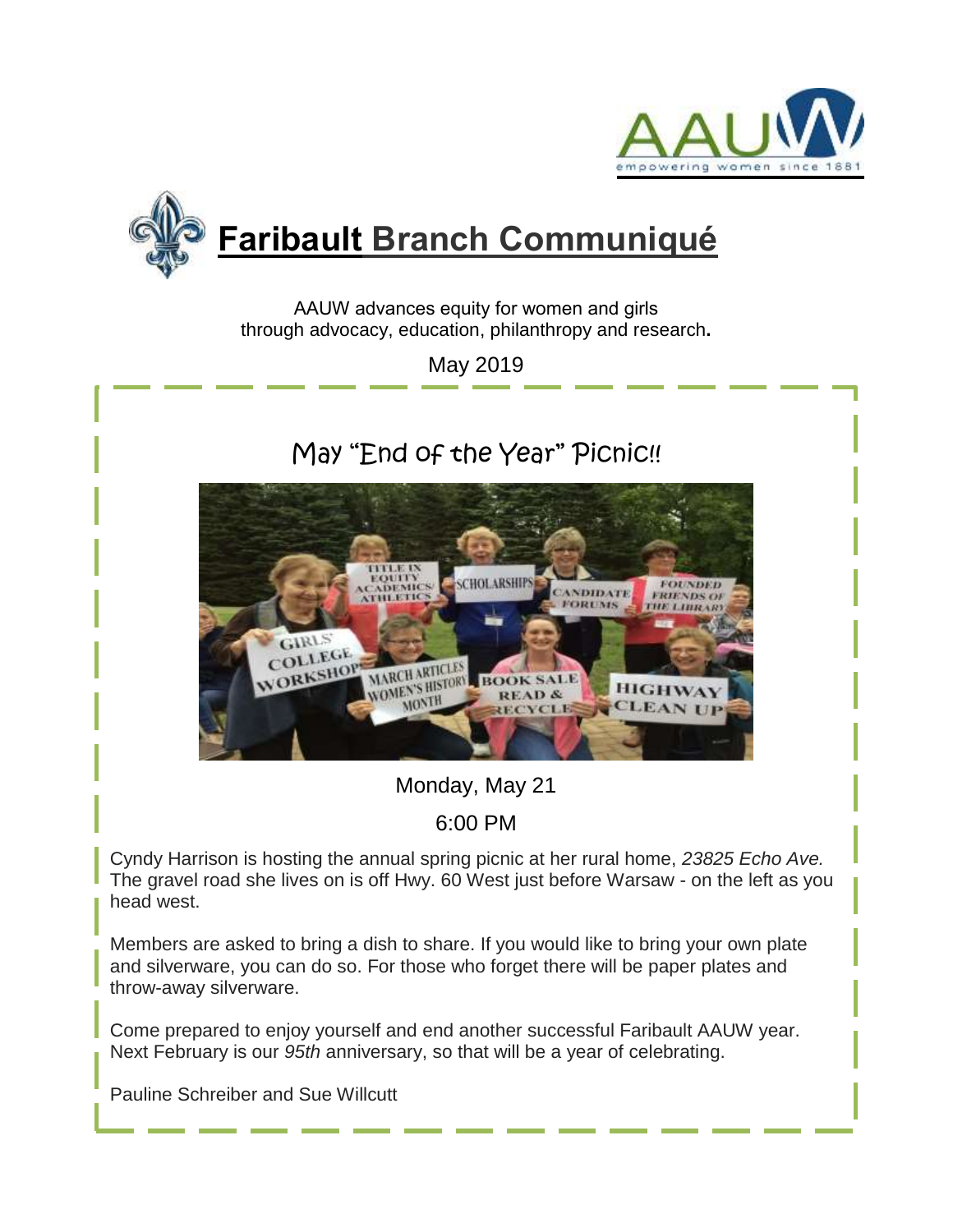

We need a secretary for two years!! Perhaps two or even three of you would consider sharing this important job. Please let Pauline know if you can help out.

# **2019 AAUW State Convention**

Five from Faribault attended the 90th State AAUW Convention April 26-27 in Grand Rapids. Delegates were Collen Rolling, Rene Perrance, Mary Lillquist and Pauline Schreiber. Cyndy Harrison also attended as a state board member who edits the Pine and is in charge of the state website.

The Faribault Branch won two awards - third for per capita (\$72.67) giving to AAUW Funds and seventh for overall giving to AAUW Funds (\$3,561). Those attending will give more about the convention at the picnic.

May 2019 'n  $\overline{12}$  $\overline{13}$  $14$  $\overline{15}$ 16  $17$ 18  $\overline{21}$ 23 25 22  $\overline{28}$  $\overline{1}$  $\overline{ }$  $\overline{30}$  $\overline{31}$ 

**Calendar of Events**

Pauline Schreiber

\*\*\*\*\*\*\*\*\*\*\*\*\*\*\*\*\*\*\*\*\*

**Wednesday May 15- Tuesday May 21** Book Sale Faribault West Mall

| <b>Saturday, May 18</b> Coffee | $10:30$ a.m. | Crack of Dawn                |
|--------------------------------|--------------|------------------------------|
| Monday, May 20 Branch Picnic   | 6:00 PM      | <b>Cyndy Harrison's home</b> |
| Tuesday, May 21 Book Club      | 6:30 p.m.    | Barb Dubbels' home           |

\* \* \* \* \* \* \* \* \* \*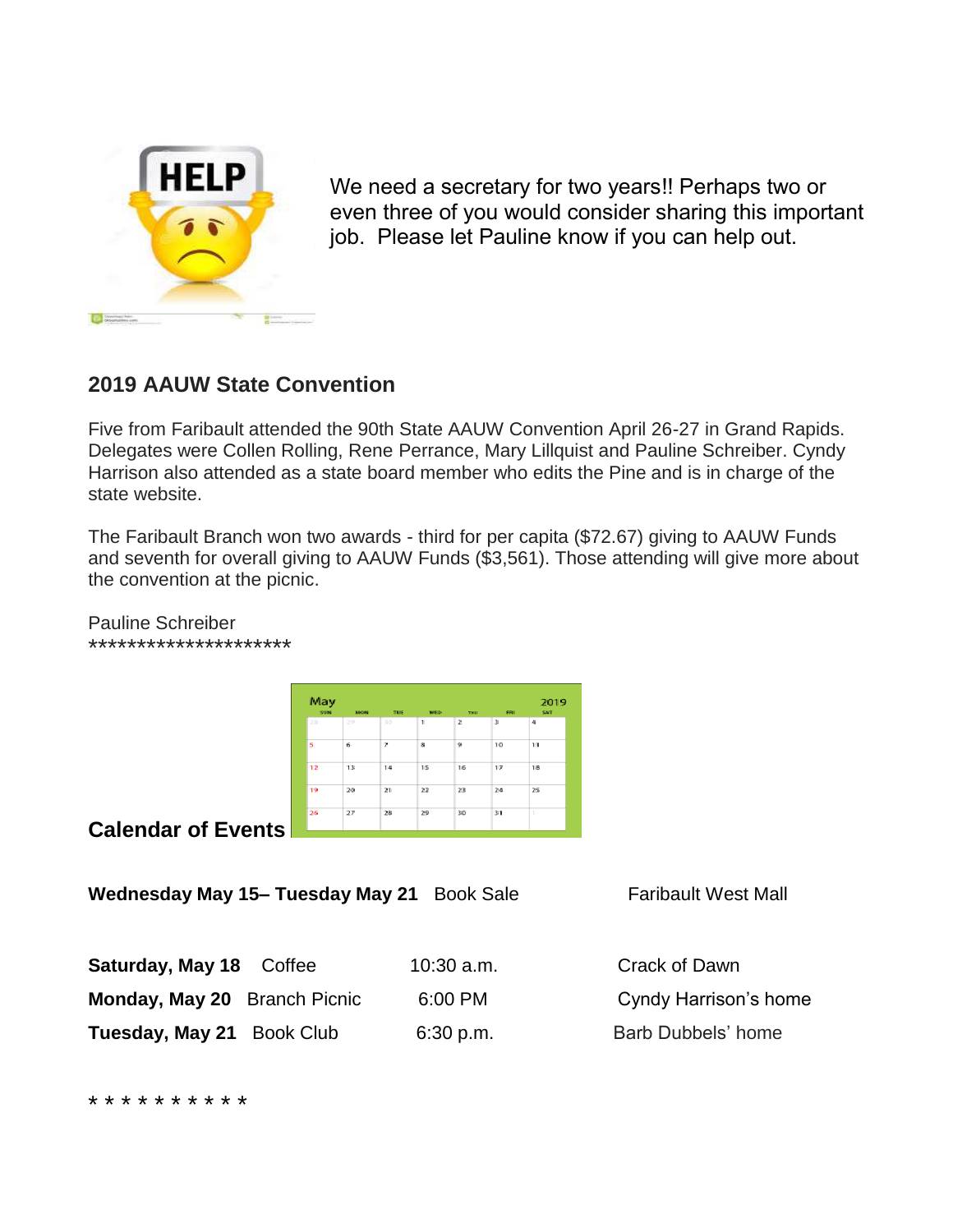

Our hearts are saddened to hear about the death of Mike Fuchs, husband of our dear member Pat Fuchs.

Mike Fuchs will be missed by many. He was a good man. Mike loved to visit with neighbors. He loved his family. He loved his horses too,and took good care of them and his property. He will be remembered as someone who was willing to donate many hours of his time by giving sleigh and wagon rides to those who asked. He spent countless time polishing and cleaning harnesses and sleighs and wagons, as well as grooming and hauling his

horses. Many people were gifted with much fun and pleasure due to Mike's efforts. Mike always had time for others.

Many of us, in AAUW, got to know Mike through his helping transport books for our book sales, working at our Halloween breakfasts, and providing the transportation parts of some of our AAUW floats for the Heritage Day Parade. We know there was also much behind the scenes "volunteering" that he did to help Pat carry out her AAUW duties. We will miss him.

Emily Nesvold \* \* \* \* \* \* \* \* \* \*

#### **Membership Memos for May:**

**A.A.U.W. Members**- We have had another successful year of our Faribault Branch!! Remember that working together is the reason we accomplish more than we could ever do on our own!!! To continue our A.A.U.W. mission to advance equity for women and girls, through advocacy, education, philanthropy, and research we need to invite others to join our organization. **Consider buying a new membership for a relative or friend for only \$48.50. :)**

**Our dues will be \$78.00 and collected at our May 20th PICNIC. That's a bargain at \$6.50 a month for a year for such a worthwhile organization.**

**Thank you.** Kathy Larson & Kathryn Speulda Membership Vice-Chairs

**For more information contact: [kathyhilgerslarson@gmail.com](mailto:kathyhilgerslarson@gmail.com) (332-2525)**

**[kspeulda@gmail.com](mailto:kspeulda@gmail.com) (1-218-791-3412)** \* \* \* \* \* \* \* \* \*

## **Treasurer's Report**

Our final report numbers are as follows: checking account \$926.00, savings \$5875.37. We have a scholarship left to pay, plus some expenses for the April lunch, and of course we have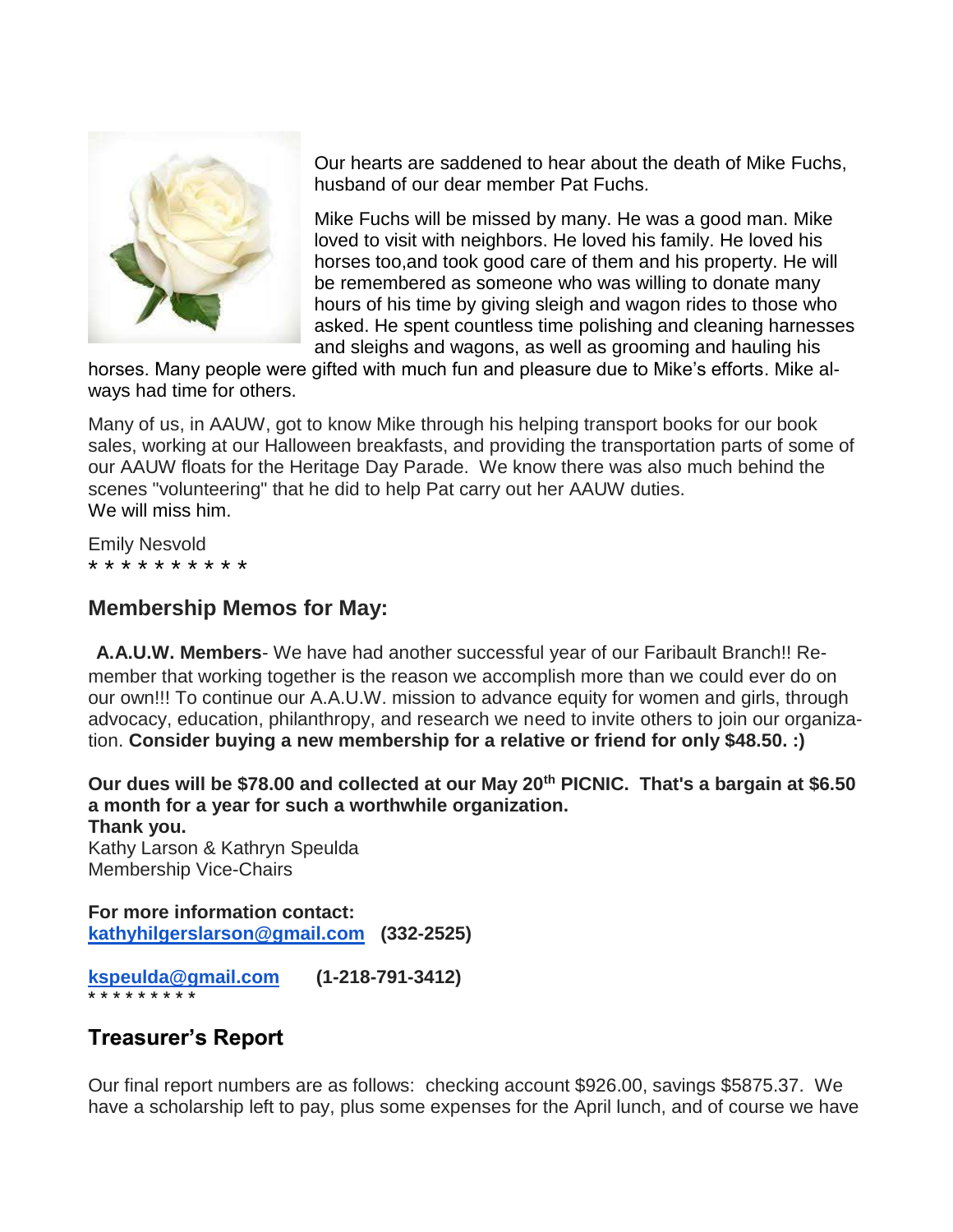not started our book sale, so this is not an accurate year end accounting. But we are clearly in good financial shape. I will be collecting dues at the picnic. See you then!!

Julie Olson, Treasurer \* \* \* \* \* \* \* \* \* \*

Scholarship Update: AAUW Scholarships Awarded to SCC Students



Pat Umbreit, an American Association of University Women Past President, presented scholarships to South Central College students Brooke Rindahl and Bonnie Frias Mejia at the recent Scholarship Awards Ceremony.

Karen Rasmussen, Scholarship Chair

\* \* \* \* \* \* \* \* \* \*



## **BOOK CLUB NEWS**

"A word after a word after a word is power." Margaret Atwood

The AAUW Book Club celebrates National Poetry Month every April by each member reading a poem of their choice. The variety of the selections is inspiring and amazing. This April"s gathering proved to be especially meaningful because we celebrated Pauline's retirement which led to even more extraordinary poetry written by members some of which we sang to Pauline outlining her many accomplishments in her career. We toasted with Prosecco and enjoyed cake in her honor.

We will meet Tuesday, May 21 at 6:30 at Barb Dubbels'. May's book is *Small Great Things* by Jodi Picoult.